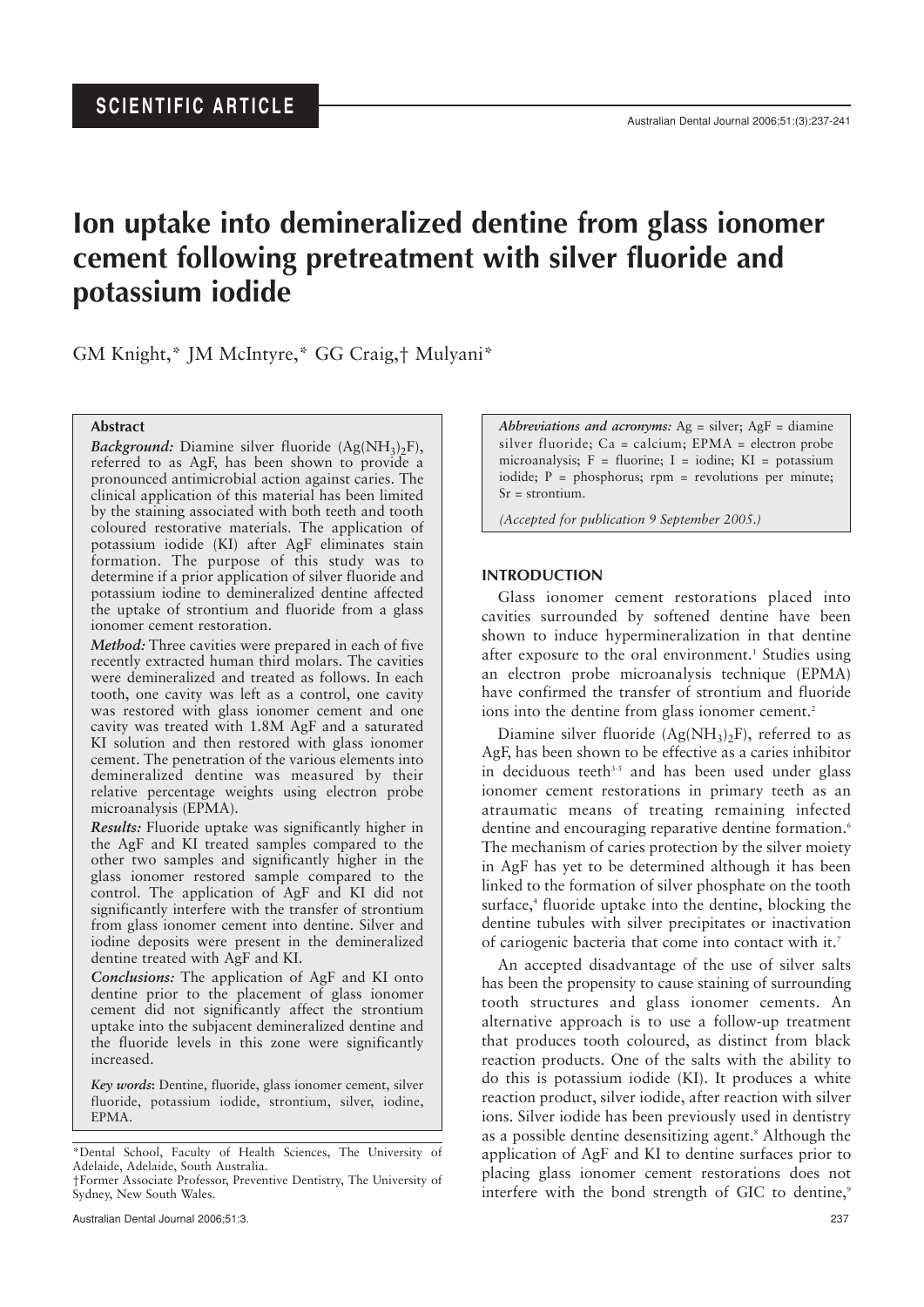there is a lack of information as to how this pretreatment affects the uptake of fluoride and other elements into demineralized dentine.

The purpose of this study was to use an EPMA technique to determine if the prior application of AgF and KI to demineralized dentine affects the uptake of strontium and fluoride from a glass ionomer cement restoration.

## **MATERIALS AND METHODS**

#### **Sample preparation**

The teeth used in this study were collected within the guidelines set by the Committee for the Ethics of Human Experimentation at The University of Adelaide. The crowns of five recently extracted human third molar teeth that had been stored in 0.5% chloramine were each prepared with three cavities on the occlusal surface. An end cutting cylindrical diamond bur was used in a high speed handpiece to cut cavities (under a water spray) approximately 2mm in diameter and penetrating approximately 1mm into dentine. With the exception of the cavity preparations, all exposed surfaces were coated with nail varnish and allowed to dry. The samples were immersed in 40mL acetate demineralization solution at 37°C for seven days to create 150µm depth of demineralization in the dentinal walls of the cavity preparations.<sup>10</sup>

#### **Pretreatment of samples**

The coronal portions of each tooth were separated with a diamond disc into three sections each containing a cavity preparation. Each cavity preparation received one of the following treatments (the treatments were assigned at random): (1) One preparation was etched with 37% phosphoric acid gel (Southern Dental Industries, Melbourne, Australia) for five seconds, washed with water, dried with oil-free air and used as a control; (2) One preparation was etched with 37% phosphoric acid gel (SDI) for five seconds, washed with water, dried with oil-free air and restored with Fuji VII (GC Corp. Tokyo, Japan) auto cure glass ionomer cement; (3) One preparation was etched with 37% phosphoric acid gel (SDI) for five seconds, washed with water and dried with oil-free air. Following this, an application of 1.8M AgF solution was applied with a microbrush, immediately followed by an application with a microbrush of saturated solution of KI. The residual precipitate was immediately washed off the cavity, dried with oil-free air and restored with Fuji VII (GC Corp) auto cure glass ionomer cement. The samples were stored in separate 5ml vials containing double distilled water at 37°C for two weeks.

#### **Experimental method**

Following water storage the samples were then placed in a fixing solution containing 1.25% glutaraldehyde, 4% sucrose, 4% paraformaldehyde in PBS at pH 7.2 (Adelaide Microscopy, Adelaide, Australia) for 12 hours, and then placed into a washing buffer solution, containing PBS, 4% sucrose (Adelaide Microscopy) for 1.5 hours with changes every 30 minutes. Samples were then dehydrated with ascending grades of ethanols (25% ethanol for 20 minutes, 50% ethanol for 20 minutes, 75% ethanol for 20 minutes, 95% ethanol for 30 minutes, 100% ethanol for one hour).

The dehydrated specimens were placed face down on the base of cylindrical mounting blocks into which epoxy resin 100:25 (Epoxy resin LC 191: Epoxy hardener HY 956) was poured under vacuum and left to set for 24 hours at room temperature. After setting, the specimens were polished using an Abramin polishing machine (Struers, Denmark). The upper and lower surfaces of the mounting blocks were made parallel to each other using a leveling device and the samples mounted on a polisher. The surfaces in which the specimens were embedded were polished using a p80 grit silicone carbide disc (Struers, Denmark), at 150 revolutions per minute (rpm), lubricated with water for 30 seconds under a load of 100N. The specimen containing surfaces were then polished using p500 grit silicon carbide discs at 150rpm, lubricated with water under a load of 100N to grind away the surface resin.

Once the specimen containing surfaces were flat, the surfaces were further polished using diamond polishing discs (Struers) with diamond paste (Kemet, UK). First the surface was polished with 15mm diamond paste on a 15mm diamond polishing disc at 150rpm for five minutes at 200N, lubricated with DP-lubricant Green (Struers). After that the surfaces were polished with 3mm (Kemet) and 1mm (Kemet) diamond polishing discs and diamond pastes, respectively. Both cycles were at 150rpm for three minutes at 200N and lubricated with DP-Lubricant Green. The surfaces were cleaned with water, air dried and viewed under a stereo microscope (Zeiss, West Germany) at 25x magnification to determine that the embedded specimens had been polished adequately.

The samples were carbon coated for ion analysis using an EPMA instrument (CAMECA, SX51, France). Line scans were carried out on the specimens to measure the relative percentage weights of the following elements: calcium (Ca); strontium (Sr); silver (Ag); iodine (I); phosphorus (P) and fluorine (F). Scans were conducted from the floor of the cavity over the surface of the specimens every 5µm to a depth of 400µm. Three scans were made at each location and the three readings averaged. Measurements were expressed as a relative percentage weight of the identified element as part of the total weight of the sample where the measurement was taken.

#### **Data analysis**

Differences amongst the samples were determined by comparing the areas under the curves for each element. Although scans were carried out to a depth of 400µm, as the study was looking at an interface reaction, data were not analysed beyond a depth of 250µm. Since the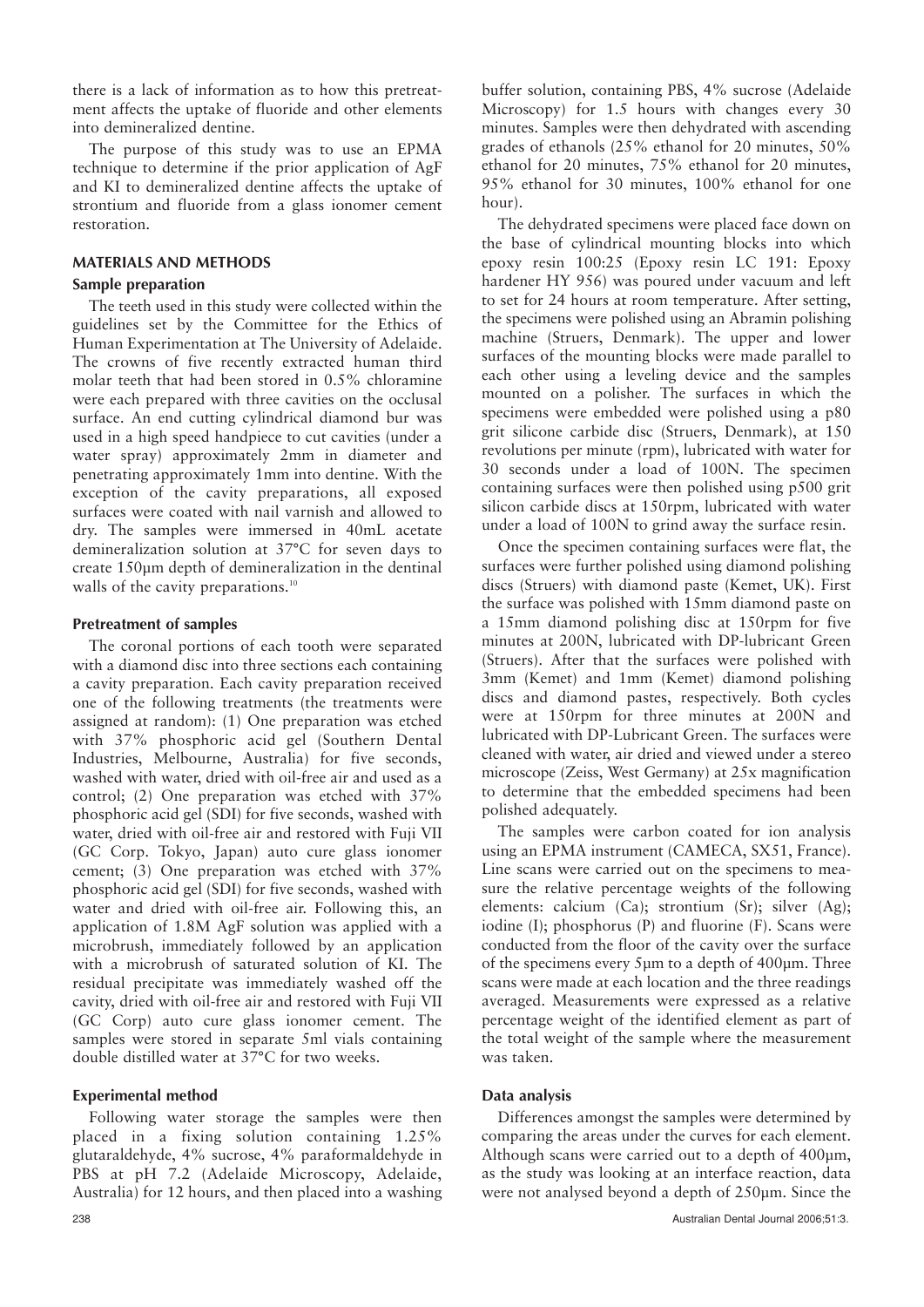

**Fig 1.** Average relative percentage weight of elements in demineralized dentine control sample. Percentage weights of Ag, I, F and Sr are on right-hand scale.



**Fig 2.** Average relative percentage weights of elements in demineralized sample restored with Fuji VII. Percentage weights of Ag, I, F and Sr are on right-hand scale.



**Fig 3.** Average relative percentage weights of elements in demineralized sample treated with AgF/KI and restored with Fuji VII. Percentage weights of Ag, I, F and Sr are on right-hand scale.

data were not normally distributed, the Kruskall-Wallis test was used to determine if there was a difference amongst the groups. *Post hoc* testing was used to make pairwise comparisons with no adjustment made for multiple comparisons.

## **Table 1. Significant levels of difference (P<0.05) amongst the elements in the three groups**

| Fluoride                     |          |                 |
|------------------------------|----------|-----------------|
| Control/Fuji VII and AgF/KI  | < 0.000  | Significant     |
| Control/Fuji VII             | 0.001    | Significant     |
| Fuji VII/Fuji VII and AgF/KI | 0.0063   | Significant     |
| Strontium                    |          |                 |
| Control/Fuji VII and AgF/KI  | 0.0101   | Significant     |
| Control/Fuji VII             | 0.0012   | Significant     |
| Fuji VII/Fuji VII and AgF/KI | 0.2703   | Not significant |
| Silver                       |          |                 |
| Control/Fuji VII AgF/KI      | 0.0006   | Significant     |
| Control/Fuji VII             | 0.5744   | Not significant |
| Fuji VII/Fuji VII AgF/KI     | 0.0016   | Significant     |
| <b>Iodine</b>                |          |                 |
| Control/Fuji VII AgF/KI      | < 0.0001 | Significant     |
| Control/Fuji VII             | 0.0377   | Not significant |
| Fuji VII/Fuji VII AgF/KI     | 0.0018   | Significant     |

#### **RESULTS**

The graphs in Figs 1–3 show the mean values of each element in dentine in each of the experimental groups up to the analysis depth of 375µm. The left-hand scale represents the percentage weights of Ca and P and the right-hand scale represents the percentage weights of Sr, Ag, F and I. Table 1 shows the analyses of the differences between the groups in the elements analysed. Except for the first 15µm, the calcium and phosphorus levels were comparable in all three treatment groups.

The levels of strontium showed a high peak in the surface zone in the group in which glass ionomer cement was used alone. A similar peak was not seen in the group where AgF/KI was used as the pretreatment. However, the area under the curve analysis (Table 1) showed that there was no significant difference between the two groups in strontium uptake.

Fluorine uptake was less pronounced in the dentine subjacent to glass ionomer cement than in the dentine that had been treated with AgF/KI prior glass ionomer cement placement (Figs 2 and 3). The difference (Table 1) between the two was statistically significant  $(P<0.05)$ .

Detectable levels of silver and iodine were only seen in the group treated with AgF/KI prior to the application of the glass ionomer cement. Demineralization of each group occurred to a depth of about 150µm although fluoride penetration into the dentine exceeded well beyond the 250µm depth which was the finishing point for statistical analysis.

#### **DISCUSSION**

The hypermineralization of softened dentine associated with a glass ionomer cement restoration<sup>1</sup> was attributed by ten Cate and Duinen<sup>1</sup> to the release of fluoride and possibly silica from the restoration into adjacent tooth structure. In the current study glass ionomer cement was placed in cavities where the dentine had been exposed to a demineralizing solution. Two weeks after placement an appreciable uptake of ions had occurred in the outer dentine of the specimens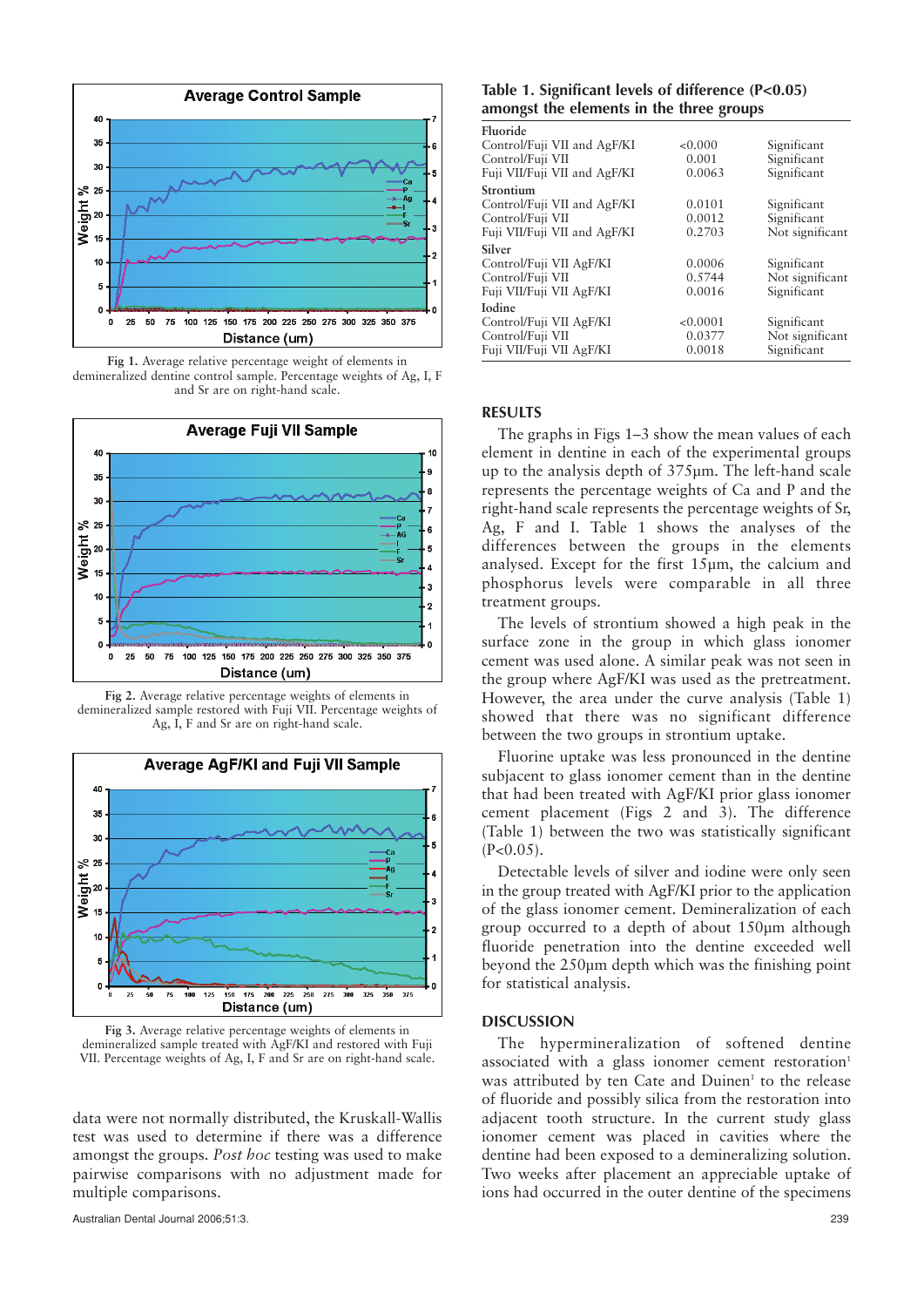restored with glass ionomer cement or glass ionomer cement with an AgF and KI dentine pretreatment. It is not known if hypermineralization occurred in these specimens.

The two glasses commonly used in glass ionomer cements are calcium aluminium fluorosilicate and strontium aluminium fluorosilicate.<sup>11</sup> Forss<sup>12</sup> showed that depending upon the type of glass used, as well as fluoride and silica, these materials can release sodium, aluminium, strontium and calcium. Strontium aluminium fluorosilicate glass is used for improved radiopacity and is the type of glass used in Fuji VII.<sup>13</sup> Strontium glasses release little or no calcium $11,12$ although strontium has a similar ionic radius to calcium and has the potential to be substituted for calcium in remineralization type reactions. Recent attempts to increase the calcium release from glass ionomer cements have included the addition of a casein phosphopeptide amorphous calcium phosphate.14

The findings of this study show that, overall, pretreatment with AgF and KI did not significantly inhibit the uptake of strontium from Fuji VII into the subjacent dentine. However, there are indications that this pretreatment may have caused some inhibition of strontium and fluoride uptake in the first 15mm of the dentine. This is not surprising in that silver can react with phosphate and thus compete with strontium for the available phosphate sites. Furthermore, the possibility exists that the reaction between silver and proteins in this outer area may have produced some form of superficial barrier.

The findings that pretreatment of AgF and KI gave higher fluoride levels in the deeper layers on dentine than those seen with Fuji VII alone is no doubt attributable to the additional fluoride uptake from the topical treatment. The EPMA instrument used in this study was unable to determine whether the elements under study were located in dentinal tubules, intertubular dentine or peritubular dentine.

The measurements of fluoride and strontium levels were the result of an additive process and "an area under the curve" analysis was appropriate in these circumstances. Compared to other glass ionomer cements, Fuji VII is a high fluoride releasing glass ionomer cement.13 It is specifically designed as an interim restorative to facilitate remineralization of cariesaffected dentine and an appropriate material to use in conjunction with AgF application.

The dentine surfaces were etched for five seconds with 37% phosphoric acid prior to applying the AgF and KI. Although the dentine conditioning protocol for Fuji VII is to apply a 10% solution of polyacrylic acid conditioner (GC Corp.) to dentine surfaces prior to bonding,13 phosphoric acid removes the surface bioload as well as the smear layer and smear plugs<sup>15</sup> and Tay *et al.* have shown there is no significant difference in bond strengths between dentine that has been conditioned with 10% polyacrylic acid or etched with 37% phosphoric acid for up to 15 seconds.16

The findings of this study indicate a number of areas for future investigation including: (i) whether substitution of polyacrylic acid for phosphoric acid in cleaning the dentine surfaces would have influenced the results; and (ii) whether the AgF and KI pretreatment had an effect on the hardness of the dentine subjacent to the glass ionomer cement restorations.

# **CONCLUSIONS**

The study has shown that placing a high fluoride release auto cure glass ionomer cement onto demineralized dentine enables fluoride and strontium within the glass ionomer cement to penetrate into the demineralized dentine. The application of AgF and KI to the surface of the demineralized dentine prior to placing the glass ionomer cement restoration does not interfere with strontium uptake and significantly increases the concentration and penetration depth of fluoride into the dentine compared to the samples restored with auto cure glass ionomer cement alone.

#### **ACKNOWLEDGEMENTS**

The authors gratefully acknowledge Adelaide Microscopy for assistance with the EPMA analysis and statistical support from Ms Emmae Ramsay, Statistician, Department of Public Health at The University of Adelaide.

#### **DISCLOSURE**

The corresponding author was associated with the development of Fuji VII and has a financial interest in this product. Authors Craig and Knight are named on a process patent for the application of silver fluoride followed by potassium iodide.

#### **REFERENCES**

- 1. ten Cate JM, van Duinen RN. Hypermineralization of dentinal lesions adjacent to glass-ionomer cement restorations. J Dent Res 1995;74:1266-1271.
- 2. Ngo H, Ruben J, Arends J, et al. Electron probe microanalysis and transverse microradiography studies of artificial lesions in enamel and dentin: a comparative study. Adv Dent Res:1997;11:426-432.
- 3. McDonald SP, Sheiham A. A clinical comparison of nontraumatic methods of treating dental caries. Int Dent J 1994;44:465-470.
- 4. Yamaga R, Nishino M, Yoshida S, Yokomizo I. Diammine silver fluoride and its clinical application. I Osaka Univ Dent Sch 1972;12:1-20.
- 5. Chu CH, Lo ECM, Lin HC. Effectiveness of silver diamine fluoride and sodium fluoride varnish in arresting dentin caries in Chinese pre-school children. J Dent Res 2002;81:767-770.
- 6. Gotjamanos T. Pulp response in primary teeth with deep residual caries treated with silver fluoride and glass ionomer cement ('atraumatic' technique). Aust Dent J 1996;41:328-334.
- 7. Craig GG, Powell KR, Cooper MH. Caries progression in primary molars: 24-month results from a minimal treatment programme. Community Dent Oral Epidemiol 1981;9:260-265.
- 8. Obwegeser H, Von Wachter R. The treatment of hyperesthetic dentin with nascent silver iodide. Zahnarztl Welt 1954;9:429-430.
- 9. Knight GM, McIntyre JM, Mulyani. The effect of silver fluoride and potassium iodide on the bond strength of auto cure glass ionomer cement. Aust Dent J 2006;51:42-45.